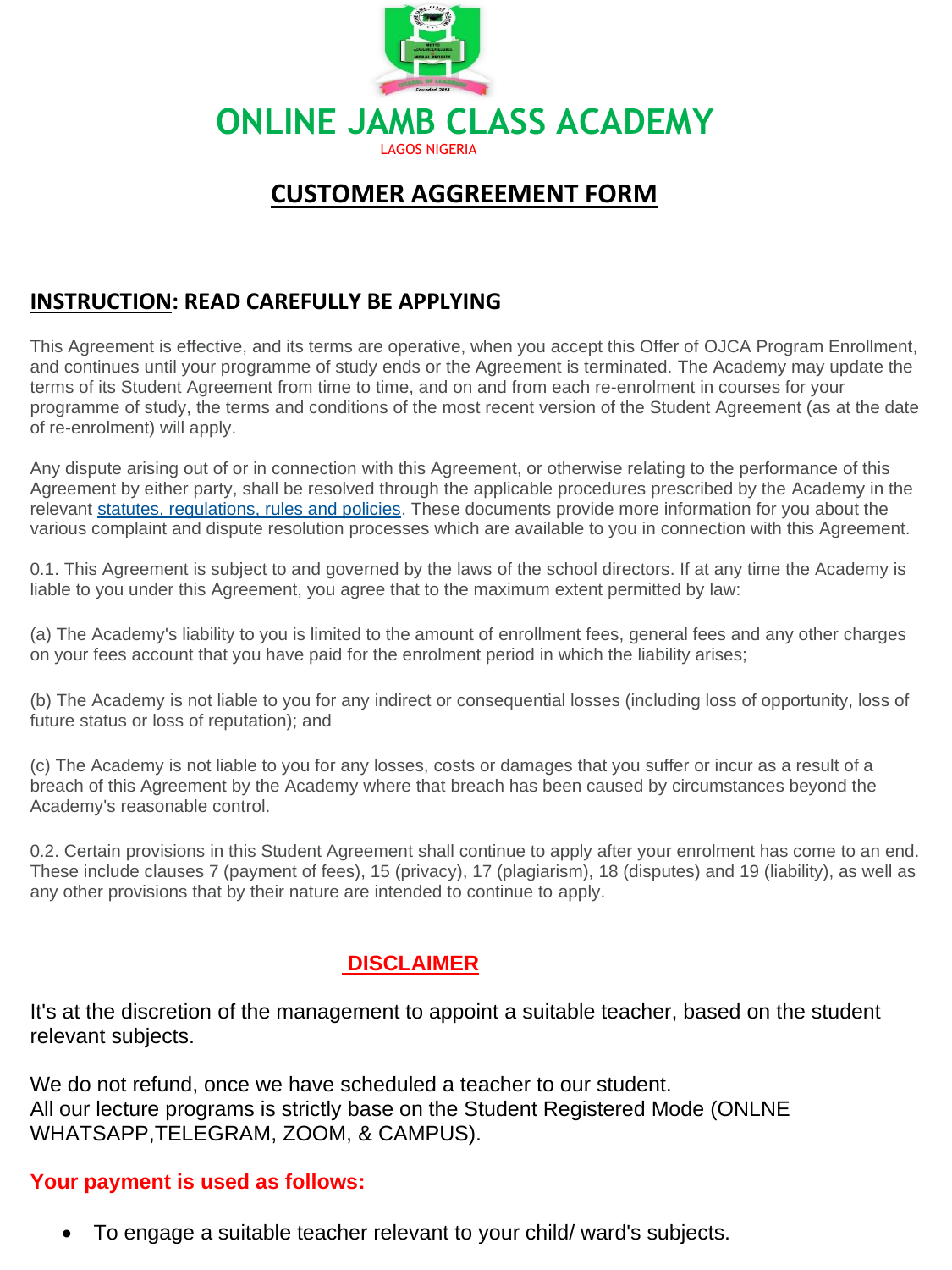- To secure a strong internet connection (ONLINE STUDENTS- ZOOM, Or TELEGRAM / WHATSAPP MEDIA), for a smooth online teaching.
- To ensure a smooth system for On-Campus Students mode of lectures.
- And finally, our service charges.

## **Thanks for your kind understanding.**

### FOR OJCA CLASS REGISTRATION PROGRAMMES (OCRP)

#### USER CATEGORY

| ON-<br><b>CAMPUS</b><br><b>FEE</b>                                                                                                                                                                     | <b>REG FORM</b> | <b>REG FEE</b><br><b>Monthly</b> | <b>MONTHLY</b><br><b>SCHOOL</b><br><b>EXPANSES</b> | <b>TOTAL</b><br><b>COST</b> |
|--------------------------------------------------------------------------------------------------------------------------------------------------------------------------------------------------------|-----------------|----------------------------------|----------------------------------------------------|-----------------------------|
| <b>ON-CAMPUS ENROLLMENT FEES</b><br>Monthly Registration fee<br>Student's Dues<br><b>Consultancy Fee Upon Enrollment</b><br><b>Weekly Assessment</b><br>Daily Wifi Usage<br><b>Mathematic Coverage</b> | 200             | 18,500                           | 4500<br>2000<br>1000<br>500<br>1500                | 28000                       |

### NOTE: OJCA STANDARD PREMIUM REGISTRATION FEE PROGRAMME [Online Classes]– N5000 MONTHLY, NO **CHARGES**

#### PREMIUM CLASS {ONLINE CLASSES} KNOWN AS GLOBAL CLASS | WHATSAPP/TELEGRAM/ZOOM

| <b>OUTLINES</b>                                 | <b>REG FORM</b> | <b>REG FEE</b><br><b>Monthly</b> | <b>MONTHLY</b><br><b>SCHOOL</b><br><b>EXPANSES</b> | <b>TOTAL COST</b> |
|-------------------------------------------------|-----------------|----------------------------------|----------------------------------------------------|-------------------|
| TELE-<br><b>GRAM</b>                            | <b>NULL</b>     | <b>N5000</b>                     | <b>NULL</b>                                        | 5000              |
| <b>ZOOM</b><br><b>CLASS</b>                     | <b>NULL</b>     | N25000                           | <b>NULL</b>                                        | N25000            |
| <b>PRIVA</b><br><b>TE</b>                       | <b>NULL</b>     | N25000                           | <b>NULL</b>                                        | N25000            |
| <b>HOME</b><br><b>CLASS</b>                     |                 |                                  |                                                    |                   |
| <b>UNLIM</b><br><b>ITED</b><br><b>CLASS</b>     | <b>NULL</b>     | 49000<br><b>4MONTHS</b>          | <b>NULL</b>                                        | N49000            |
| <b>OLEV</b><br>EL.<br><b>PROG</b><br><b>RAM</b> | <b>NULL</b>     | 52000                            | <b>NULL</b>                                        | 52000             |

### NOTE: OJCA STANDARD PREMIUM REGISTRATION FEE PROGRAMME– N5000 MONTHLY

#### COURSES OFFERED :

| <b>SUBJECTS/TITLE</b>                                   | <b>SUBJECT</b><br><b>CODE</b>           | <b>CODE</b>       | <b>COURSE UNITS</b> | <b>TEST</b><br><b>SCORE</b>                                            | <b>PROJECT</b> | <b>STUDENT</b>                            |
|---------------------------------------------------------|-----------------------------------------|-------------------|---------------------|------------------------------------------------------------------------|----------------|-------------------------------------------|
| <b>USE OF ENGLISH</b><br><b>MATHS</b><br><b>PHYSICS</b> | <b>GNS</b><br><b>MATH</b><br><b>PHY</b> | 302<br>402<br>512 | 12<br>39            | $\overline{\phantom{a}}$<br>$\overline{\phantom{a}}$<br>$\blacksquare$ |                | <b>JAMB</b><br><b>JAMB</b><br><b>JAMB</b> |
| <b>ECONOMICS</b>                                        | <b>ECON</b>                             | 203               | 23                  | $\overline{\phantom{a}}$                                               |                | <b>JAMB</b>                               |